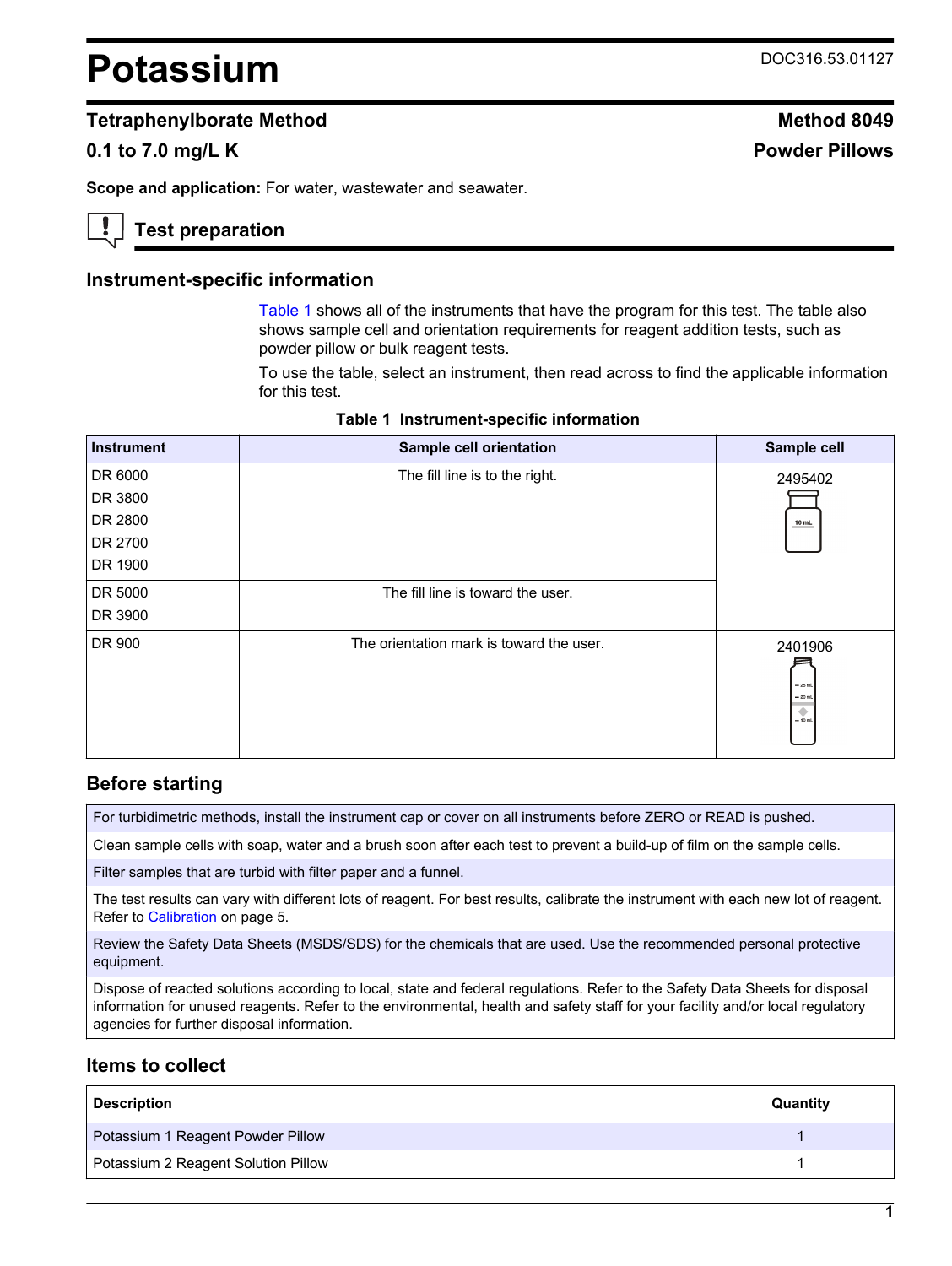## **Items to collect (continued)**

| <b>Description</b>                                                                                                                    | Quantity |
|---------------------------------------------------------------------------------------------------------------------------------------|----------|
| Potassium 3 Reagent Powder Pillow                                                                                                     |          |
| Mixing cylinder, graduated, 25 mL, glass stopper                                                                                      |          |
| Clippers (shears), to open plastic pillows, stainless steel                                                                           |          |
| Sample cells (For information about sample cells, adapters or light shields, refer to Instrument-<br>specific information on page 1.) | າ        |

Refer to [Consumables and replacement items](#page-5-0) on page 6 for order information.

# **Sample collection and storage**

- Collect samples in clean glass or plastic bottles that have been cleaned with 6 N (1:1) hydrochloric acid and rinsed with deionized water.
- To preserve samples for later analysis, adjust the sample pH to less than 2 with concentrated nitric acid (approximately 2 mL per liter). No acid addition is necessary if the sample is tested immediately.
- Keep the preserved samples at room temperature for a maximum of 6 months.
- Before analysis, adjust the pH to 4–5 with 5 N sodium hydroxide solution.
- A pH probe can contaminate the sample. If a pH probe is used, pour a portion of sample into a separate beaker for pH measurement or use pH paper.
- Correct the test result for the dilution caused by the volume additions.

# **Test procedure**



**1.** Start program **905 Potassium**. For information about sample cells, adapters or light shields, refer to [Instrument-specific](#page-0-0) [information](#page-0-0) on page 1.



**2. Prepare the sample:** Fill a mixing cylinder to the 25‑mL line with sample. **DR 900:** Use a 25‑mL sample cell as an alternative to the mixing cylinder.



**3.** Add the contents of one Potassium 1 Reagent Pillow.



**4.** Add the contents of one Potassium 2 Reagent Pillow.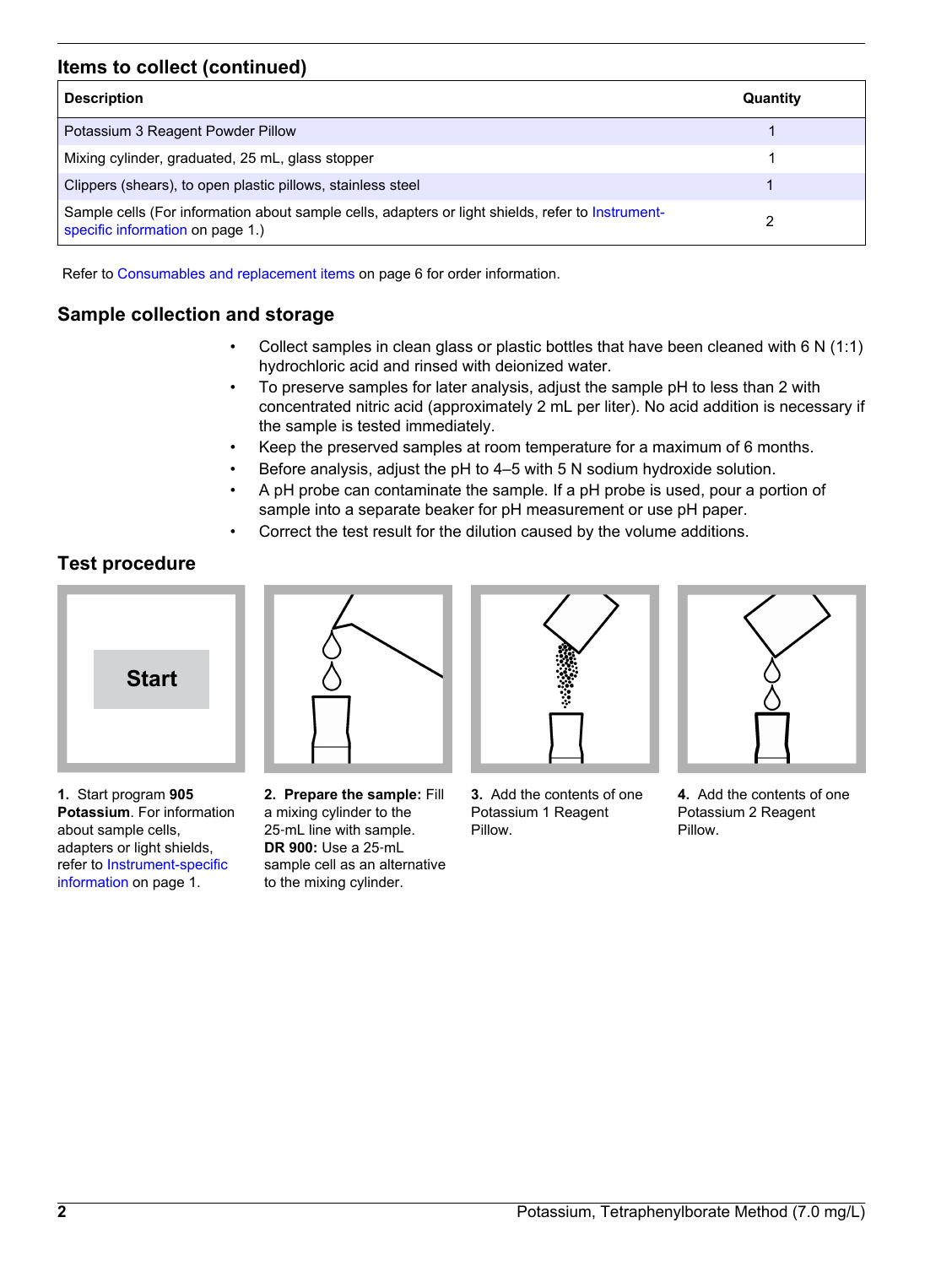

**5.** Put the stopper on the mixing cylinder. Invert the mixing cylinder several times to mix. Let the solution become clear.



**6.** Add the contents of one Potassium 3 Reagent Pillow.



**7.** Put the stopper on the mixing cylinder. Shake the cylinder for 30 seconds. A white turbidity forms if potassium is in the sample.



**8.** Start the instrument timer. A 3-minute reaction time starts.



**9.** Pour 10 mL of the solution from the mixing cylinder into the sample cell.



**13.** Push **ZERO**. The display shows 0.0 mg/L K.



**10. Prepare the blank:** Fill

10  $m<sub>L</sub>$ 

**14.** Clean the prepared sample cell.



**11.** When the timer expires, clean the blank sample cell.



**15.** Within 7 minutes after the timer expires, insert the prepared sample into the cell holder.



**12.** Insert the blank into the cell holder.



**16.** Push **READ**. Results show in mg/L K.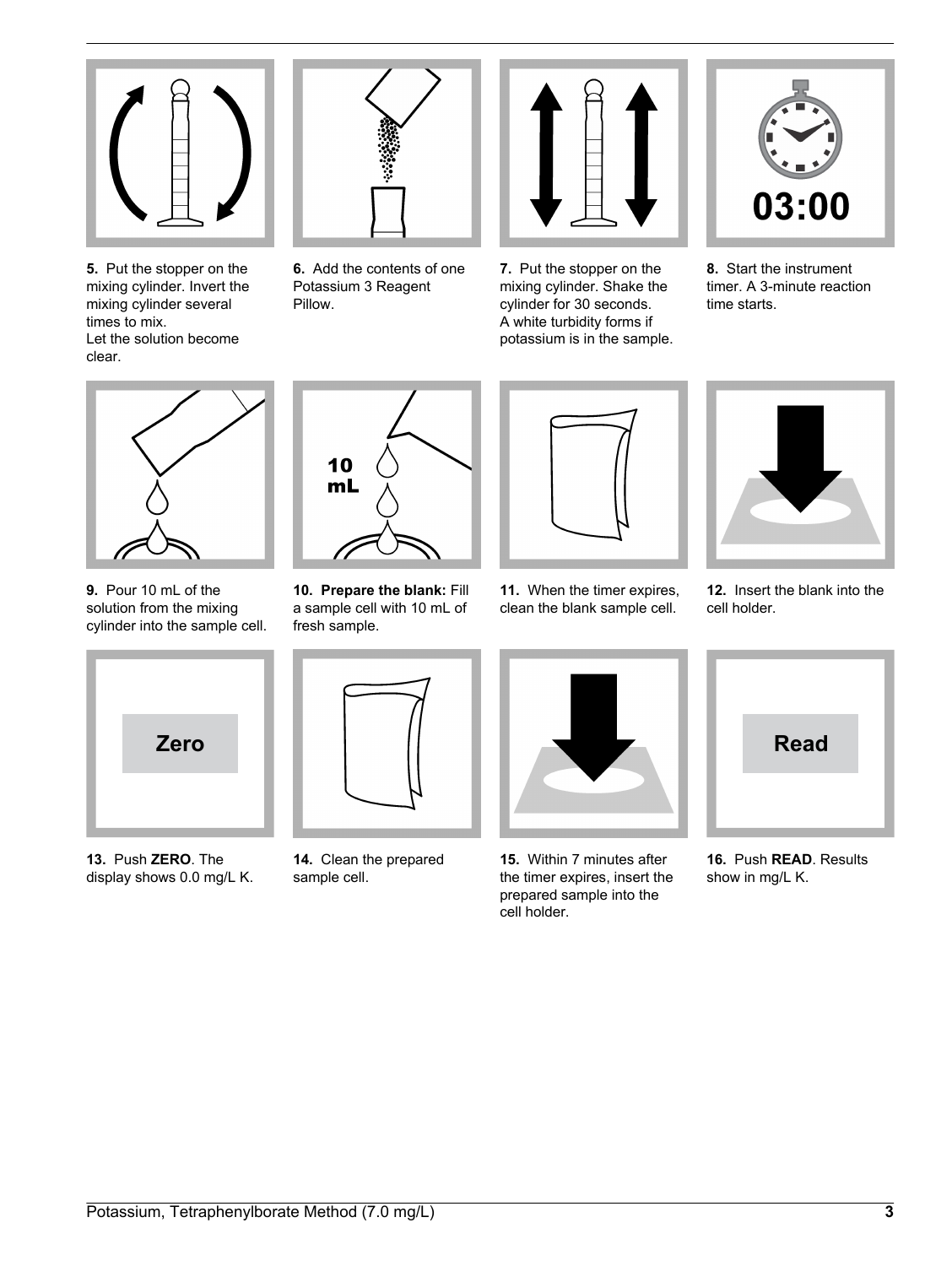

**17.** Immediately clean the graduated cylinder and sample cells with soapy water and a brush. Rinse with deionized water.

## **Interferences**

Table 2 shows the substances that were tested in non-diluted samples and will not interfere at or below the levels stated. If these substances are present at higher levels, conduct interference studies at the higher levels to determine if the substance interferes.

|  |  | Table 2 Interfering substances |
|--|--|--------------------------------|
|--|--|--------------------------------|

| <b>Interfering substance</b>     | Interference level |
|----------------------------------|--------------------|
| $NH_4^+$ –N                      | $15 \text{ mq/L}$  |
| $ Ca2+$ as CaCO <sub>3</sub>     | 7000 mg/L          |
| $Cl^-$                           | 15,000 mg/L        |
| $\log^{2+}$ as CaCO <sub>3</sub> | 6000 mg/L          |

## **Accuracy check**

#### **Standard additions method (sample spike)**

Use the standard additions method (for applicable instruments) to validate the test procedure, reagents and instrument and to find if there is an interference in the sample. *Note: This procedure is not applicable to user programs.*

Items to collect:

- 250-mg/L Potassium Standard Solution
- 25-mL mixing cylinders, graduated (3)
- Pipet, TenSette®, 0.1–1.0 mL and tips
- Ampule breaker
- **1.** Use the test procedure to measure the concentration of the sample, then keep the (unspiked) sample in the instrument.
- **2.** Go to the Standard Additions option in the instrument menu.
- **3.** Select the values for standard concentration, sample volume and spike volumes.
- **4.** Open the standard solution.
- **5.** Prepare three spiked samples: use the TenSette pipet to add 0.1 mL, 0.2 mL and 0.3 mL of the standard solution, respectively, to three 25-mL portions of fresh sample. Mix well.
- **6.** Use the test procedure to measure the concentration of each of the spiked samples. Start with the smallest sample spike. Measure each of the spiked samples in the instrument.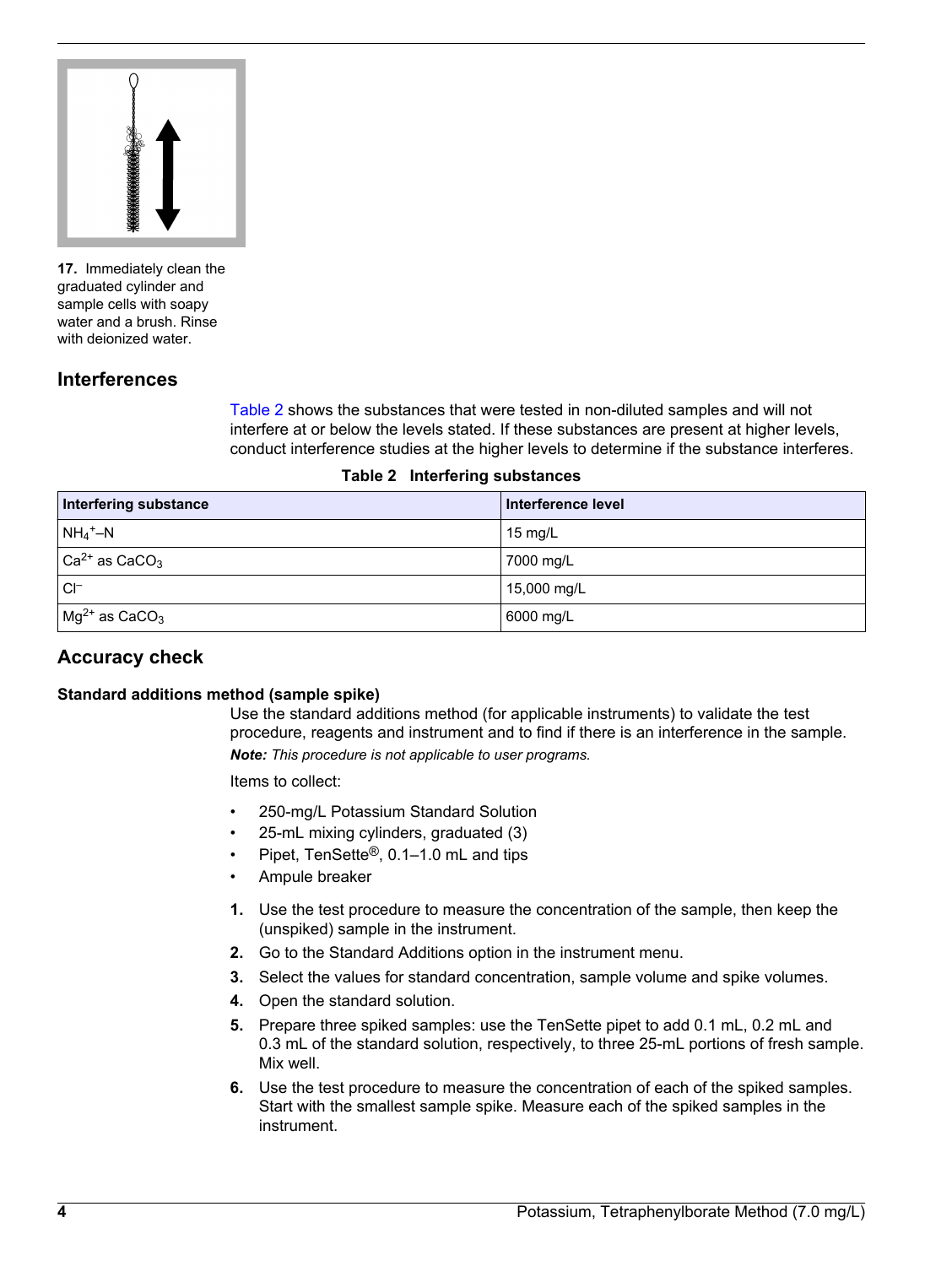**7.** Select **Graph** to compare the expected results to the actual results.

*Note: If the actual results are significantly different from the expected results, make sure that the sample volumes and sample spikes are measured accurately. The sample volumes and sample spikes that are used should agree with the selections in the standard additions menu. If the results are not within acceptable limits, the sample may contain an interference.*

## <span id="page-4-0"></span>**Calibration**

This method requires a user-prepared calibration curve. Enter the calibration curve into the instrument as a user program. Make a new calibration curve when a new lot of reagents is used.

#### **Prepare the standard solutions**

Prepare the standard solutions for calibration as follows.

Items to collect:

- 100-mg/L Potassium Standard Solution
- 100-mL volumetric flasks (8), Class A
- 1–10 mL TenSette pipet and tips
- Deionized water
- **1.** Prepare eight calibration standard solutions (1, 2, 3, 4, 5, 6, 7 and 8 mg/L potassium) as follows:
	- **a.** Use a pipet to add 1, 2, 3, 4, 5, 6, 7 and 8 mL of the 100-mg/L standard solution into eight different 100-mL volumetric flasks.
	- **b.** Dilute each flask to the mark with deionized water. Mix well.
- **2.** Use deionized water for the 0 mg/L potassium standard.
- **3.** Go to user programs and enter the calibration information. Refer to Enter the calibration as a user program on page 5.

#### **Enter the calibration as a user program**

After the calibration standards are prepared, make a user program to store the calibration information in the instrument. Select the user program to measure the concentration of samples. The steps that follow are general instructions for all instruments. Refer to the user manual for the instrument that is used for the correct menu options.

- **1.** Go to **User Programs**.
- **2.** For the initial calibration, make a new user program. Set up the basic information for the new program:

| <b>Option</b>  | <b>Description</b>                                                    |
|----------------|-----------------------------------------------------------------------|
| Program number | Enter an available number for the user program.                       |
| Program name   | Enter a name for the user program, (e.g., the name of the parameter). |
| Program type   | Select single wavelength (for applicable spectrophotometers).         |

**3.** Enter the settings for the user program:

| <b>Option</b>                   | <b>Description</b> |
|---------------------------------|--------------------|
| <b>Units</b>                    | mg/L               |
| Wavelength                      | 650 nm             |
| <b>Concentration resolution</b> | 0.1                |
| <b>Chemical form</b>            | Κ                  |
| <b>Upper limit</b>              | 8.0                |
| <b>Lower limit</b>              | $-0.2$             |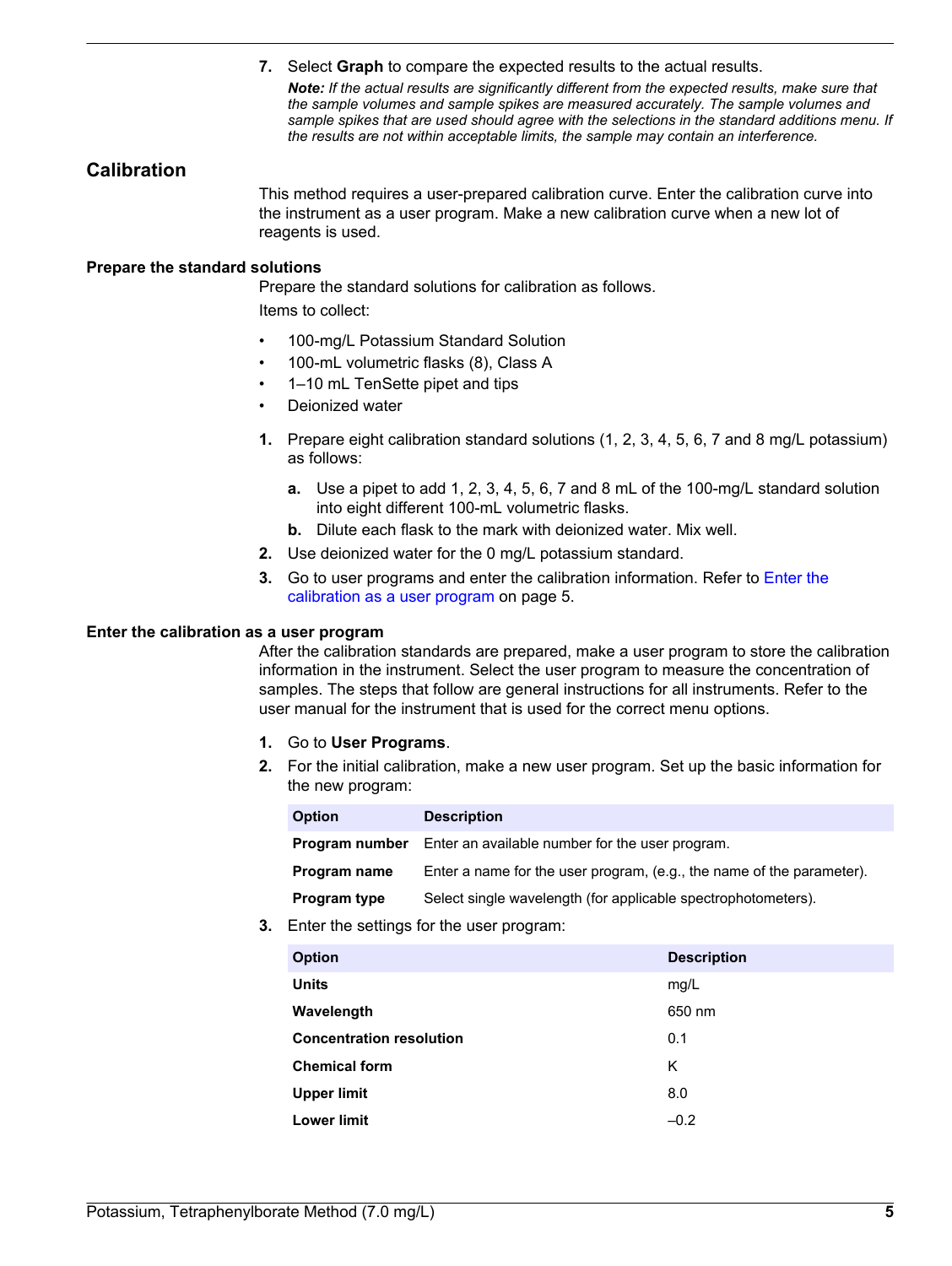<span id="page-5-0"></span>

| <b>Option</b>      | <b>Description</b> |
|--------------------|--------------------|
| Timer 1            | 3:00               |
| <b>Calibration</b> | Read standards     |
|                    |                    |

- **4.** In the Read Standards menu, enter the concentration of the prepared standard solutions.
- **5.** Use the test procedure to prepare the standard solutions for measurement.
- **6.** Insert the blank solution into the cell holder and push **ZERO**.
- **7.** Insert the first prepared standard solution into the cell holder. Make sure that the standard solution concentration is selected on the display and push **READ**.
- **8.** Continue to measure the remaining standard solutions.
- **9.** When all of the standard solutions have been measured, compare the graph options. Select the best curve.
- **10.** Save (store) the user program. When the user program is selected in the test procedure, the calibration curve is used to measure the sample concentration.

## **Method performance**

The method performance data that follows was derived from laboratory tests that were measured on a spectrophotometer during ideal test conditions. Users can get different results under different test conditions.

| Program | <b>Standard</b> | Precision (95% confidence interval) | <b>Sensitivity</b><br>Concentration change per 0.010 Abs change |
|---------|-----------------|-------------------------------------|-----------------------------------------------------------------|
| 905     | 5.0 mg/L $K$    | 4.7–5.3 mg/L K                      | $0.1$ mg/L K                                                    |

## **Summary of Method**

Potassium in the sample reacts with sodium tetraphenylborate to form potassium tetraphenylborate, an insoluble white solid. The amount of turbidity produced is proportional to the potassium concentration. The measurement wavelength is 650 nm for spectrophotometers or 610 nm for colorimeters.

## **Consumables and replacement items**

#### **Required reagents**

| <b>Description</b>                  | <b>Quantity/test</b> | Unit          | Item no. |
|-------------------------------------|----------------------|---------------|----------|
| Potassium Reagent Set, includes:    |                      |               | 2459100  |
| Potassium Reagent 1 Powder Pillow   |                      | 25/pkg        | 1432198  |
| Potassium Reagent 2 Solution Pillow |                      | $25$ /pkq     | 1432298  |
| Potassium Reagent 3 Powder Pillow   |                      | $100$ /p $ka$ | 1432399  |

#### **Required apparatus**

| <b>Description</b>                                          | <b>Quantity/test</b> | Unit | Item no. |
|-------------------------------------------------------------|----------------------|------|----------|
| Mixing cylinder, graduated, 25 mL, glass stopper            |                      | each | 189640   |
| Clippers (shears), to open plastic pillows, stainless steel |                      | each | 2369400  |

#### **Recommended standards**

| <b>Description</b>                                                        | Unit   | Item no. |
|---------------------------------------------------------------------------|--------|----------|
| Potassium Standard Solution, 10-mL Voluette <sup>®</sup> Ampule, 250 mg/L | 16/pkg | 1479010  |
| Potassium Standard Solution, 100-mg/L                                     | 500 mL | 2351749  |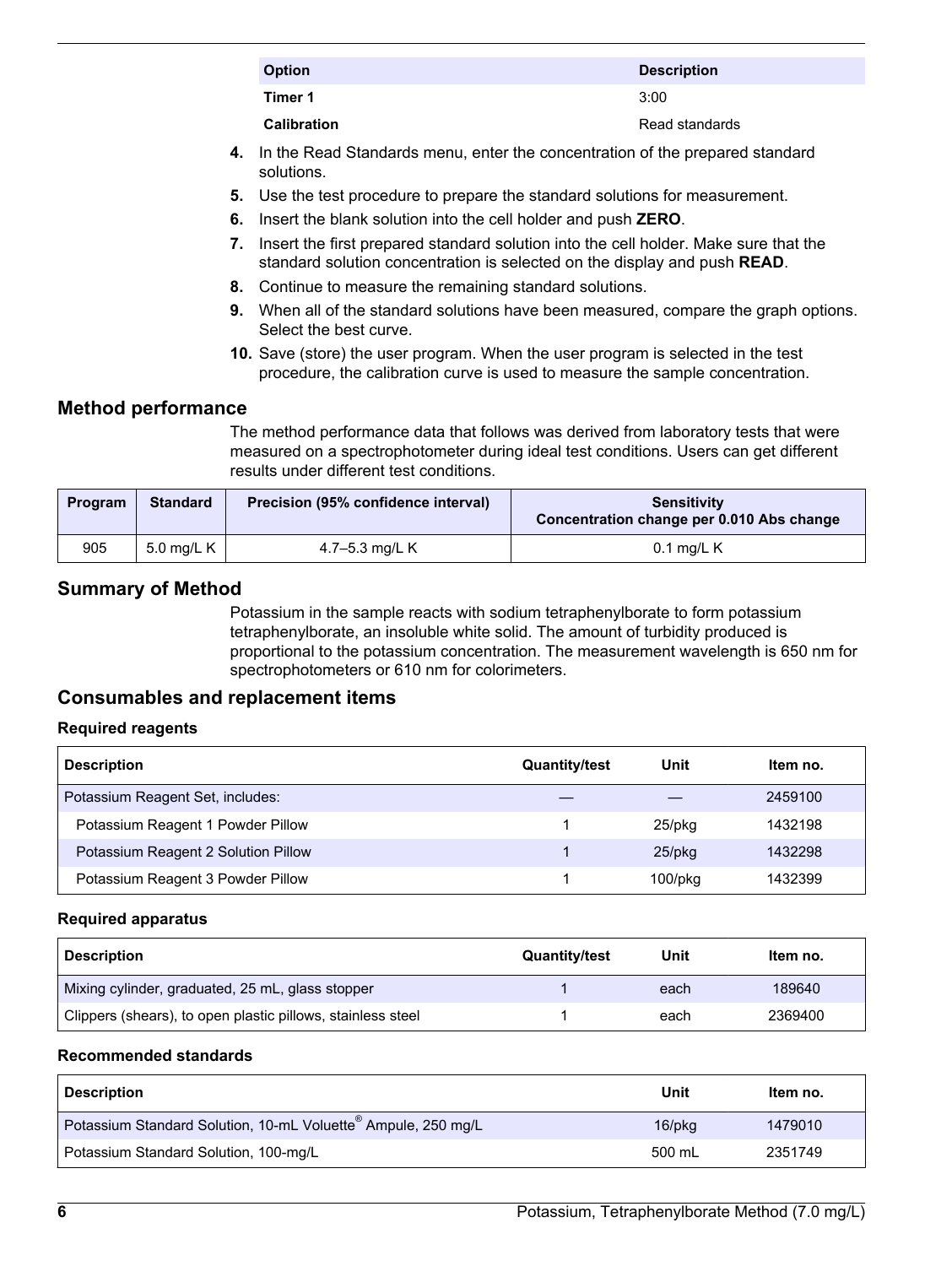## **Optional reagents and apparatus**

| <b>Description</b>                                      | Unit          | Item no. |
|---------------------------------------------------------|---------------|----------|
| Ampule Breaker, 10-mL Voluette <sup>®</sup> Ampules     | each          | 2196800  |
| Brush, test tube                                        | each          | 69000    |
| Flask, volumetric, Class A, 100-mL                      | each          | 1457442  |
| Hydrochloric Acid Solution, 6.0 N (1:1)                 | 500 mL        | 88449    |
| Nitric Acid, concentrated                               | 500 mL        | 15249    |
| Paper, pH, 0-14 pH range                                | $100$ /p $kg$ | 2601300  |
| Pipet, TenSette®, 0.1-1.0 mL                            | each          | 1970001  |
| Pipet tips for TenSette <sup>®</sup> Pipet, 0.1-1.0 mL  | 50/pkg        | 2185696  |
| Pipet, TenSette®, 1.0-10.0 mL                           | each          | 1970010  |
| Pipet tips for TenSette <sup>®</sup> Pipet, 1.0-10.0 mL | 50/pkg        | 2199796  |
| Sodium Hydroxide Solution, 5 N                          | 50 mL         | 245026   |
| Water, deionized                                        | 4 L           | 27256    |